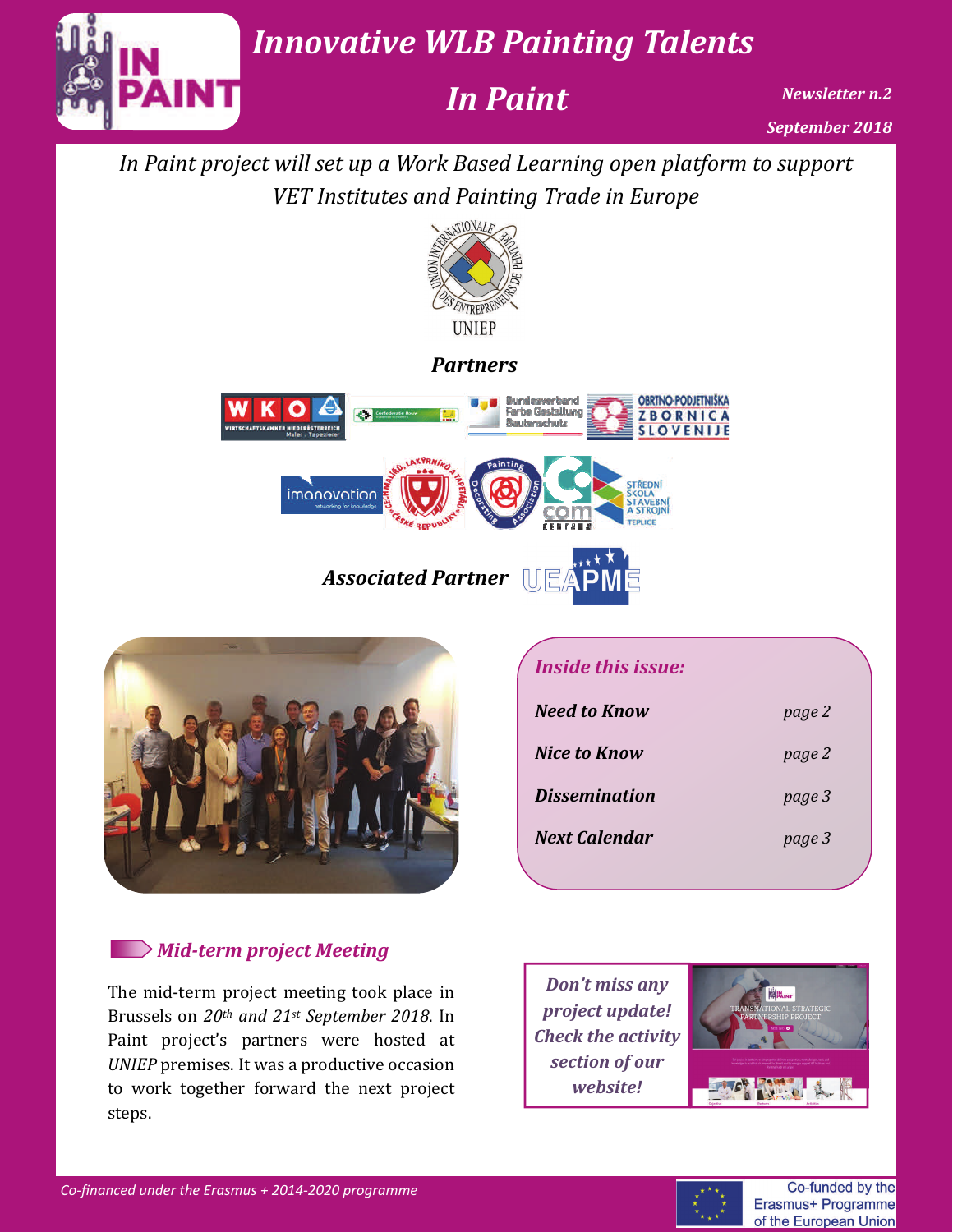

It has been one year since the kick-off meeting in Bled (SI) from which *In Paint* has started, and its state of the art could not be more satisfactory!



*PDA [\(UK\)](https://www.paintingdecoratingassociation.co.uk/)*, leader of the **WP2**, has concluded all the tasks within its work package, concerning the design of the *Work Based Learning Observatory*. This Platform will be an aggregator gathering WBL data, news, videos, training tools, guidance to painting companies and a WBL Developer online course.



**The WP3**, leaded by *Landesinnung der Maler und Tapezierer [Niederösterreich](https://www.wko.at/) (AU)*, is also close to finalization: starting last March, our Austrian partner has been working on mapping the situation of teachers and trainers in the six countries involved in the profiling of the *InPaint WBL developer*. *LAND.MALEK* handed out to 48 sampled participants a *Questionnaire* containing 28 questions with respect to apprenticeship in general; additional and deeper questions have been put forward as well to receive more accurate answers, the final aim being including transitional best practices and existing tools together in a future European platform.



The WP4 is on its way too. It consists in designing a *competence framework* for the WLB Developer in line with the current EU policy framework. The description of the latter in *Unit of Learning Outcomes* (UOL) is leaded by *SBG* (*DE*) and the progress of the analytical work will be available soon.



#### *First Results*

In the framework of the **WP2**, the project has already produced its first results thanks to the great work of the partner *PDA [\(UK\)](https://www.paintingdecoratingassociation.co.uk/)*. The methodology used gathered many interviews to different stakeholders from partner countries (*Austria, Belgium, Czech Republic, Germany, Slovenia and United Kingdom*) about which type of information they expect or wish to find within a WBL Observatory Platform. As results, *PDA* has analysed all the responses and classified them into four main topics:  $A$  – *Career Advice*;  $B$  – *Information* (technical and for the industry);  $C$  – *Resources for teaching/training* and *D* – *Training*. The WP2 has now put the basis for one of the main outcome of the whole project. 

#### *What we learnt: sharing good practices!*

Facing the difficulties incurred within the management of such a big project, always brings good suggestions and useful teachings for the future for both the coordinator and the partners. Sharing our good practices is the best way to improve in the next steps but also to facilitate the future projects beneficiaries!

During the last mid-term project meeting, a face to face discussion on the job specifications of the *WBL Developer*, was really productive and interesting. The direct comparison between all the opinions coming from the different partners has brought to a common conclusion that perfectly matches all the involved countries needs.

More precisely the methodology used during the meeting aimed to specify what the *WBL Developer* new profile has to bring with it in terms of technical knowledge, skills and personal qualities.

*But, how should these requirements be weighted?* A simple list was not the most effective method, this is why it was established, by the WP leader *SBG* (*DE*), to follow a method that has divided the requirements into 3 different criteria: *must*, *should* and *could*. Throughout the whole meeting all the job specifications were therefore assigned to the 3 categories and for each skill a specific percentage was assigned in order to better understand how much it would weight for the final individuation of the perfect *WBL Developer* profile.

In conclusion, a very satisfying document was drafted and the final outcome of the WP4 will be available and finalized within the following months.